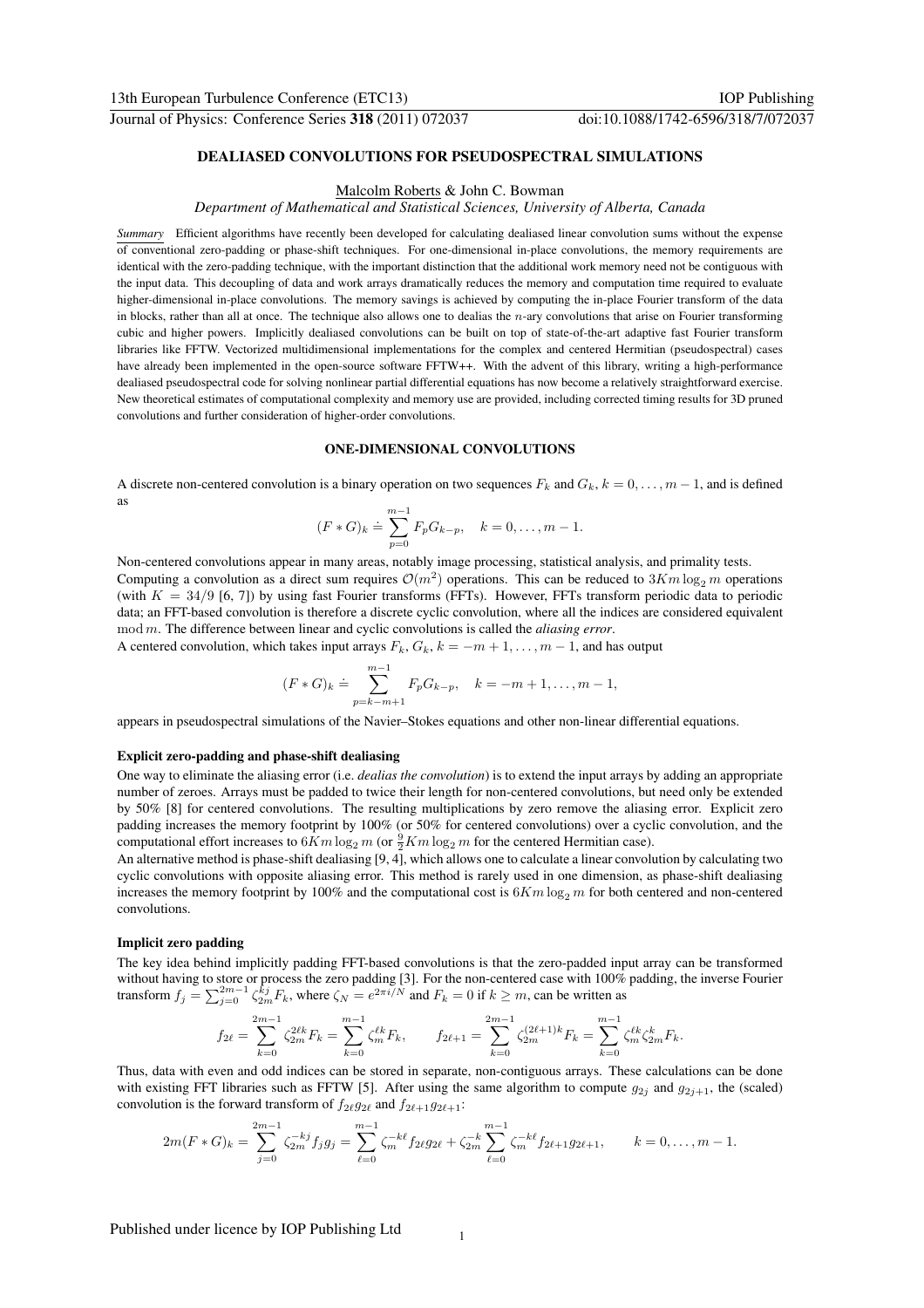| Method                | Complexity     | Memory Footprint |
|-----------------------|----------------|------------------|
| Explicit Zero Padding | $6 K m \log m$ | 4m               |
| Implicit Zero Padding | $6 K m \log m$ | 4m               |

Table 1. Comparison of methods for dealiasing one-dimensional non-centered complex binary convolutions of length  $m$ .

| Method                       | Complexity              | <b>Memory Footprint</b> |
|------------------------------|-------------------------|-------------------------|
| Phase-Shift<br>Dealiasing    | $6 K m \log m$          | 4m                      |
| Explicit Zero Padding        | $\frac{9}{2}$ Km log m  | 3m                      |
| <b>Implicit Zero Padding</b> | $\frac{9}{2}$ K m log m | 3m                      |

Table 2. Comparison of methods for dealiasing one-dimensional centered Hermitian convolutions of length  $m$ .

The centered case works similarly, except that we divide the output into three arrays of length  $m$ .

## Comparison of dealiasing techniques for one-dimensional convolutions

Explicitly and implicitly padded convolutions have similar computational complexities and memory use, as shown in Tables 1–2, and similar run times, as shown in Figures 1–2.



5 10 15 time/(  $\frac{m \log_2 m}{m}$  (ns)  $10^2$   $10^3$   $10^4$   $10^5$   $10^6$ m explicit implicit

mmm

Figure 1. Comparison of computation times for explicitly and implicitly dealiased non-centered complex in-place 1D convolutions of length m.

Figure 2. Comparison of computation times for explicitly and implicitly dealiased centered Hermitian in-place 1D convolutions of length m.

While implicit zero padding allows one to perform convolutions without having to allocate memory contiguously, the memory use and computation time are effectively identical to those for the explicitly padded case. The true advantage of this method only becomes apparent when one considers convolutions in higher dimensions.

#### MULTI-DIMENSIONAL CONVOLUTIONS

Two-dimensional convolutions can be calculated by applying an inverse Fourier transform first in the  $x$  direction and then in the y direction, multiplying the output, and taking the forward transform in the  $y$  and  $x$  directions. Using explicit padding, this would require allocating a contiguous array of size  $2m \times 2m$  for each input array f and q. Since a large part of this array is zero, one seemingly straightforward optimization is to skip or "prune" FFTs when the output is known *a priori* to be zero. While generally useful, this can be more time-consuming than taking transforms of the entire block because of the lack of FFT routines specifically optimized for pruned transforms.

To implicitly pad non-centered data, one first performs a discontiguous transform in the  $x$  direction, producing two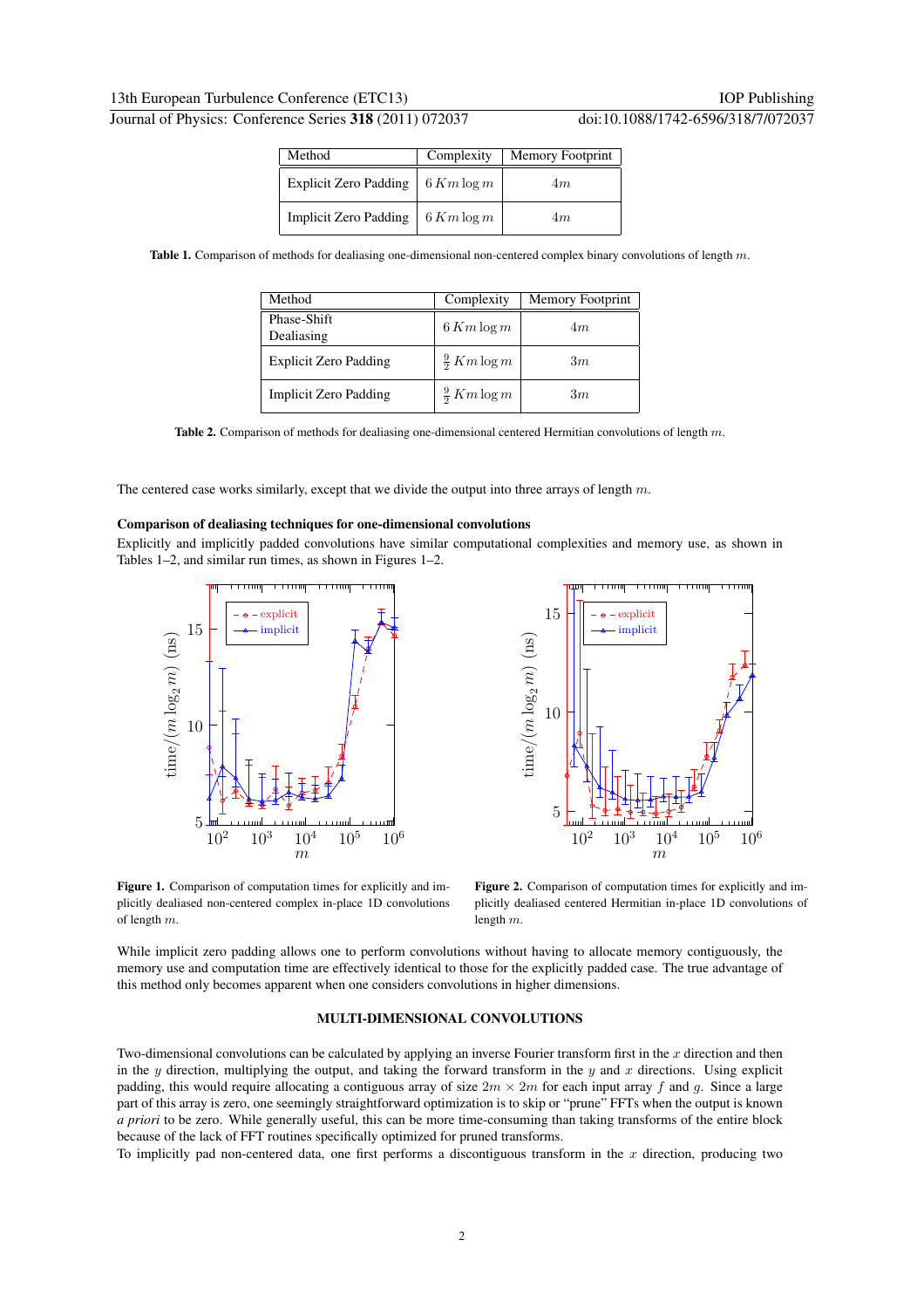|  | Journal of Physics: Conference Series 318 (2011) 072037 |  |
|--|---------------------------------------------------------|--|
|--|---------------------------------------------------------|--|

| Method                                          | Complexity                    | Memory Footprint |
|-------------------------------------------------|-------------------------------|------------------|
| <b>Explicit Zero Padding</b><br>without Pruning | $3 \cdot 2^d d$ K $m^d$ log m | $2^{d+1} m^d$    |
| Explicit Zero Padding<br>with Pruning           | $6(2^d-1)$ $Km^d \log m$      | $2^{d+1} m^d$    |
| <b>Implicit Zero Padding</b>                    | $6(2^d-1)$ $Km^d \log m$      | $4m^d$           |

**Table 3.** Comparison of methods for dealiasing d-dimensional non-centered complex binary convolutions of size  $m<sup>d</sup>$ .

discontiguous arrays of size  $m \times m$  per input array. Then, one performs a convolution on the x-transformed arrays using a 1D implicit convolution, requiring only  $2m$  words of extra storage. Since the x-transforms can be done one at a time, these 2m words of storage need only be allocated once. Consequently, an implicitly padded non-centered 2D convolution uses half of the memory required for an explicitly padded 2D convolution.

Dealiasing a convolution of centered data using implicit padding is performed similarly, except that the input arrays of length  $2m-1$  are discontiguously expanded to length  $3m$ . An implicitly padded centered 2D convolution uses two-thirds of the memory needed for an explicitly padded convolution.

Implicit padding can be extended to d dimensions, with an implicitly padded non-centered convolution requiring  $1/2^{d-1}$ of the memory needed for its explicitly padded counterpart, and an implicitly padded centered convolution requiring  $(2/3)^{d-1}$  of the memory needed for an explicitly padded version. The numerical error for implicit padding is similar to that for explicit padding. Skipping Fourier transforms on arrays of zeroes and decreased memory bandwidth requirements provides a speed-up by a factor of approximately two over explicit padding.

# Comparison of dealiasing techniques for multi-dimensional convolutions

Implicitly padded multi-dimensional convolutions have the same computational complexity as explicit zero-padded convolutions, but require much less memory, as shown in Tables 3–4. Moreover, they are, in practice, faster than explicitly padded convolutions, as may be seen in Figures 3–5. If one requires all components of the convolution, then zero padding is superior to phase-shift dealiasing. If one does not require that all the modes be recovered, an alternative is to use a combination of phase-shift dealiasing and explicit zero padding, which allows one to recover approximately 44% of the modes for centered 3D convolutions. However, this technique still requires more memory and is computationally more complex than implicit zero padding. Unlike the corresponding figure in [3], Figure 4 depicts fully pruned convolutions.



Figure 3. Comparison of computation times for explicitly and implicitly dealiased non-centered complex in-place 2D convolutions of size  $m^2$ .



Figure 4. Comparison of computation times for explicitly and implicitly dealiased non-centered complex in-place 3D convolutions of size  $m^3$ .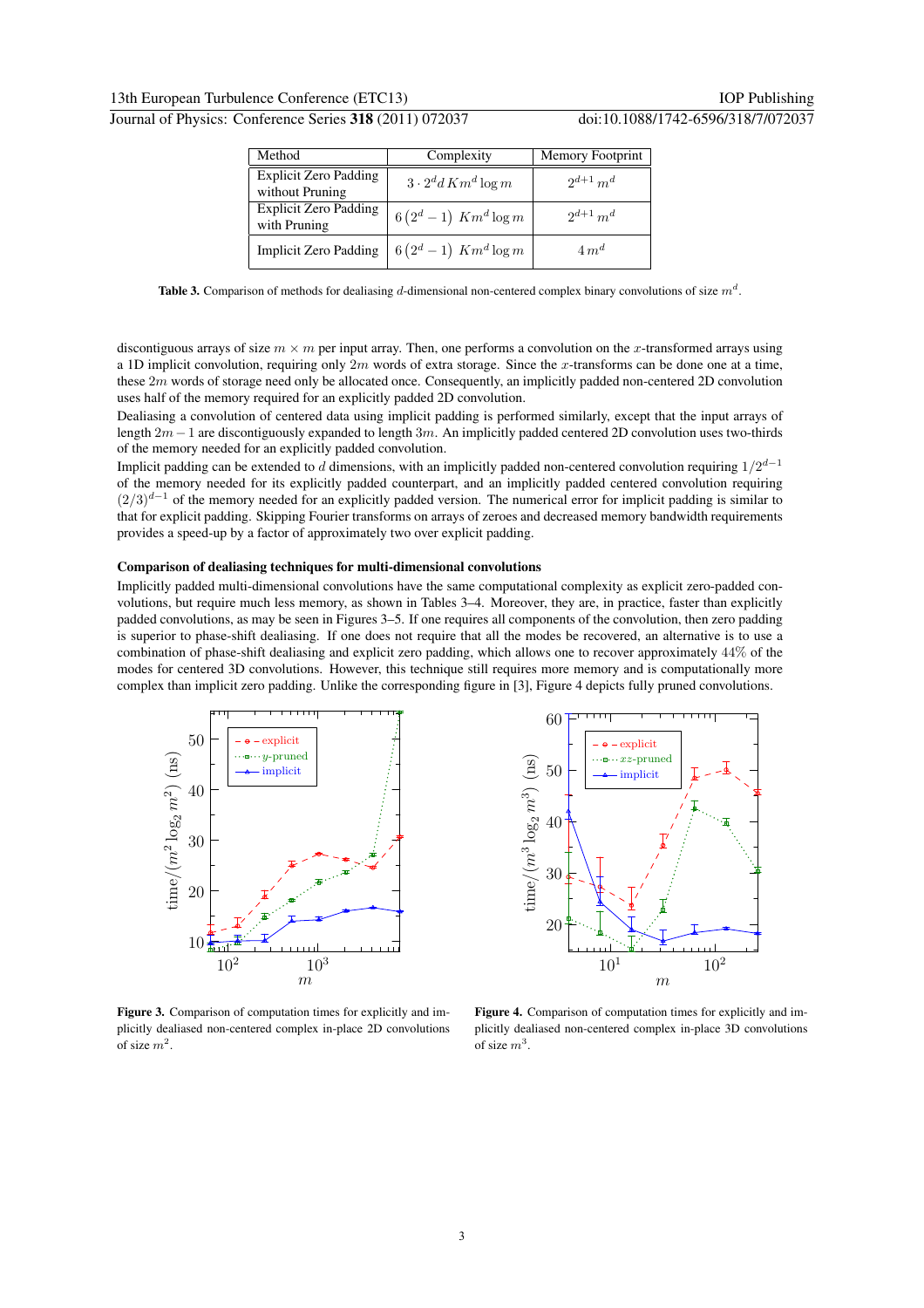

Figure 5. Comparison of computation times for explicitly and implicitly dealiased centered Hermitian in-place 2D convolutions of size  $(2m-1)\times m$ .

| Method                       | Complexity                                        | <b>Memory Footprint</b> |
|------------------------------|---------------------------------------------------|-------------------------|
| Phase-Shift                  | $3 \cdot 2^{2d-1} dK m^d \log m$                  | $2^{2d}m^d$             |
| Dealiasing                   |                                                   |                         |
| Partial Phase-Shift          | $3 \cdot 2^d dK m^d \log m$                       | $2^{d+1}m^d$            |
| Dealiasing                   |                                                   |                         |
| Explicit Zero Padding        | $\frac{3^{d+1}}{2}$ d K $m^d \log m$              | $3^d m^d$               |
| without Pruning              |                                                   |                         |
| <b>Explicit Zero Padding</b> | $\frac{9}{2}$ $(3^d - 2^d)$ Km <sup>d</sup> log m | $3^d m^d$               |
| with Pruning                 |                                                   |                         |
| Implicit Zero Padding        | $\frac{9}{2}$ $(3^d - 2^d)$ Km <sup>d</sup> log m | $3 \cdot 2^{d-1} m^d$   |

Table 4. Comparison of methods for dealiasing d-dimensional centered Hermitian convolutions of size  $(2m - 1)^{d-1} \times m$ .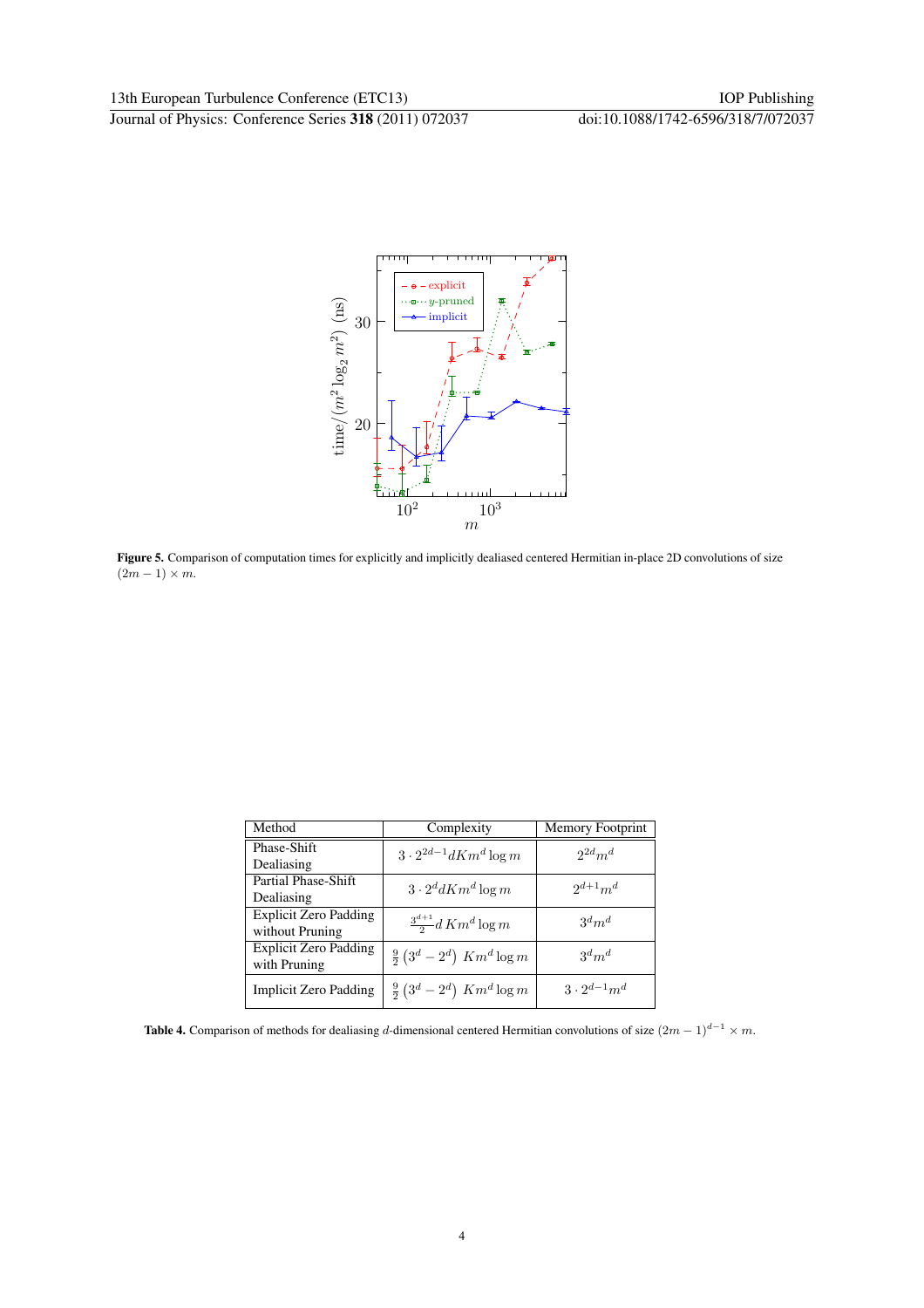| Method                           | Complexity                           | Memory<br>Footprint |
|----------------------------------|--------------------------------------|---------------------|
| Explicit padding                 | $(n+1)n^d d$ Km <sup>d</sup> log nm  | $n^{d+1}m^d$        |
| Explicit padding<br>with pruning | $n(n+1)\frac{n^d-1}{n-1}Km^d\log nm$ | $n^{d+1}m^d$        |
| Implicit padding                 | $n(n+1)\frac{n^d-1}{n-1}Km^d\log nm$ | $n^2m^d$            |

**Table 5.** Comparison of methods for dealiasing d-dimensional n-ary non-centered complex convolutions on data of size  $m<sup>d</sup>$ .

| Method                           | Complexity                                             | Memory<br>Footprint     |
|----------------------------------|--------------------------------------------------------|-------------------------|
| Explicit padding                 | $\frac{1}{2}(n+1)^{d+1}dKm^d\log nm$                   | $\frac{n(n+1)^d}{2}m^d$ |
| Explicit padding<br>with pruning | $\frac{1}{2}(n+1)^2\frac{(n+1)^d-2^d}{n-1}Km^d\log nm$ | $\frac{n(n+1)^d}{2}m^d$ |
| Implicit padding                 | $\frac{1}{2}(n+1)^2\frac{(n+1)^d-2^d}{n-1}Km^d\log nm$ | $n(n+1)2^{d-2}m^d$      |

Table 6. Comparison of methods for dealiasing d-dimensional n-ary centered Hermitian convolutions on data of size  $(2m-1)^{d-1}$  ×m.

# HIGHER-ORDER CONVOLUTIONS

The  $\ell^{\text{th}}$  component of the non-centered n-ary convolution of n vectors  $f_k^1, \ldots, f_k^n$ , for  $k = 0, \ldots, m-1$ , is defined as

$$
\ast (f^{1}, \ldots, f^{n})_{\ell} \doteq \sum_{\ell_{1}, \ldots, \ell_{n} = 0}^{m-1} f^{1}_{\ell_{1}} \ldots f^{n}_{\ell_{n}} \delta_{\ell_{1} + \ldots + \ell_{n}, \ell}, \quad \ell = 0, \ldots, m-1.
$$

The  $\ell^{\text{th}}$  component of the centered n-ary convolution of n vectors  $f_k^1, \ldots, f_k^n$ , for  $k = -m+1, \ldots, m-1$ , is defined as

$$
\ast (f^{1}, \ldots, f^{n})_{\ell} \doteq \sum_{\ell_{1}, \ldots, \ell_{n} = -m+1}^{m-1} f_{\ell_{1}}^{1} \ldots f_{\ell_{n}}^{n} \delta_{\ell_{1} + \ldots + \ell_{n}, \ell}, \quad \ell = -m+1, \ldots, m-1.
$$

Such higher-order convolutions arise when performing simulations of the compressible Navier–Stokes equations or when considering high-order Casimir invariants in pseudo-spectral simulations [1].

If the input vectors are of infinite length, then an n-ary convolution can be computed via  $n - 1$  binary convolutions. However, it is important to note that this is not the case for convolutions of finite-length vectors of fixed length. If we consider the ternary convolution of f, g, and h, with data for each mode in the range  $-m+1, \ldots, m-1$ , the  $(m-1)^{st}$ component of the ternary convolution will include the term  $f_{m-1}g_{m-1}h_{-m+1}$ . However, if one computes  $(f * g) * h$ , one excludes this term, as  $f_{m-1}g_{m-1}$  would not contribute to  $f * g$ .

In order to remove aliasing errors, one must zero pad ternary convolutions twice as much as binary convolutions, and quaternary convolutions three times as much, and so on. The computational complexity and memory requirements for implicitly padded *n*-ary multi-dimensional convolutions are given in Tables 5–6. Implicitly dealiased convolutions have the same computational complexity as pruned explicitly dealiased convolutions but require significantly less memory.

#### **CONCLUSION**

As dimension, order of convolution, and problem size increase, the advantage of implicit padding becomes more and more apparent. The algorithms described above are available in the open-source software package FFTW++ [2], including algorithms for non-centered, non-Hermitian data in one, two, and three dimensions; centered Hermitian data in one, two, and three dimensions; and centered, Hermitian ternary convolutions in one and two dimensions. These algorithms will allow researchers to create faster, less memory-intensive pseudo-spectral codes with minimal effort. We expect implicitly padded convolutions to become standard tools in computational fluid dynamics.

## References

<sup>[1]</sup> John C. Bowman. Casimir cascades in two-dimensional turbulence. *J. Fluid Mech*, 2011. To be submitted.